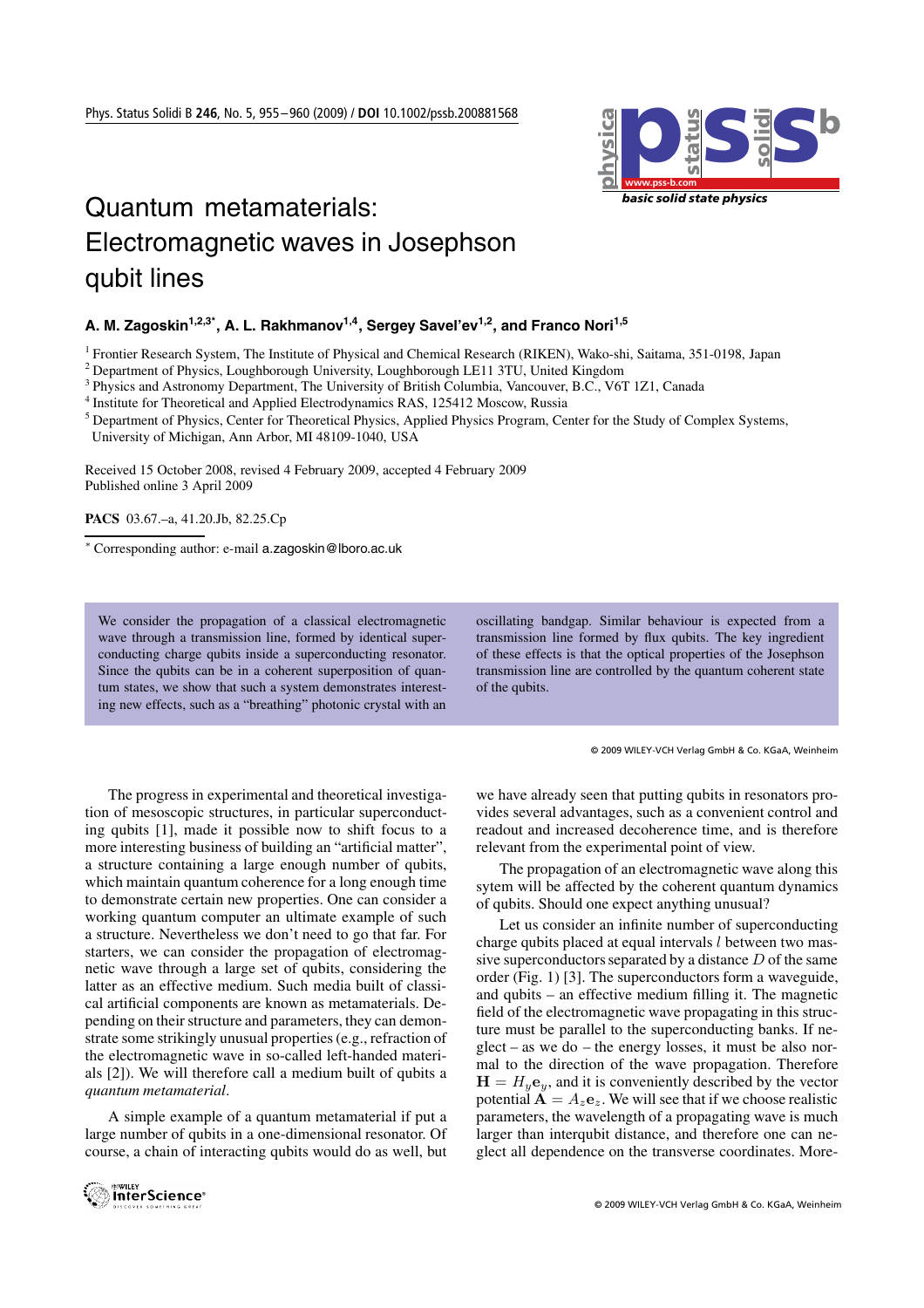



**Figure 1** An example of 1D quantum metematerial. Identical charge qubits are placed at equal intervals  $l$  between bulk superconductors separated by a distance D. Control circuits of the qubits are not shown.

over, the vector potential within a single cell (say, between the *n*th and  $(n + 1)$ st qubits) is approximately constant and can be denoted as  $A_{zn}$ .

By now we have learned enough about charge qubits to directly write the energy per unit cell

$$
\mathcal{E} = \frac{E_J}{2\omega_J^2} \left[ \left( \frac{2\pi D \dot{A}_{zn}}{\Phi_0} + \dot{\varphi_n} \right)^2 + \left( \frac{2\pi D \dot{A}_{zn}}{\Phi_0} - \dot{\varphi_n} \right)^2 \right]
$$

$$
- E_J \left\{ \cos \left[ \varphi_n + \frac{2\pi D A_{zn}}{\Phi_0} \right] \qquad (1)
$$

$$
+ \cos \left[ \varphi_n - \frac{2\pi D A_{zn}}{\Phi_0} \right] \right\} + \frac{Dl}{8\pi} \left( \frac{A_{zn+1} - A_{zn}}{l} \right)^2.
$$

Here the dot denotes the time derivative, and we assume that the charge qubit has two identical Josephson junctions with  $\omega_J = eI_c/\hbar C$  each. We took into account that, in the presence of the vector potential, the superconducting phase differences across the junctions of the *n*th qubit,  $\pm \varphi_n$ , acquire a gauge term,  $\alpha_n = 2\pi D A_{zn}/\Phi_0$ .

Introducing the dimensionless units  $E = \mathcal{E}l/E_J$ , and  $t \rightarrow \omega_J t$ , we can rewrite Eq. (1) as

$$
E = \dot{\varphi}_n^2 + \dot{\alpha}_n^2 - 2\cos\alpha_n \cos\varphi_n + \beta^2 (\alpha_{n+1} - \alpha_n)^2, (2)
$$

where

$$
\beta^2 = \frac{1}{8\pi l D E_J} \left(\frac{\Phi_0}{2\pi}\right)^2 \equiv \frac{E_{\text{EM}}}{E_J} \tag{3}
$$

characterizes the ratio  $(E_{EM}/E_J)$  of electromagnetic and Josephson energies.

Eventually we will consider such properties of a quantum metamaterial as lasing, which would require a quantum description of the electromagnetic field. At this point, though, we can treat the field classically, and therefore assume that its amplitude is small, i.e.,  $\alpha_n \ll 1$ . The physical sense of the latter inequality is that the magnetic flux per unit cell area  $H_u D \times l$  is much smaller than  $\Phi_0$ . Under such assumptions, the Hamiltonian for a single qubit is

$$
\mathcal{H} = -\left(\frac{\partial}{\partial \varphi_n}\right)^2 - \alpha_n^2 \cos \varphi_n.
$$
 (4)

As usual, we restrict the states of each qubit to either its ground state  $|0\rangle$ , with energy  $E_0$ , or excited state  $|1\rangle$ with energy  $E_1$ . We can also introduce the Heisenberg basis states

$$
\{ |0\rangle \exp\left( i\varepsilon t/2\right), |1\rangle \exp\left( -i\varepsilon t/2\right) \},\qquad (5)
$$

where  $\varepsilon = \frac{E_1 - E_0}{\hbar \omega_0}$  is the dimensionless qubit excitation energy.

The wave function of the *n*th qubit,  $\Psi_n$ , is a sum

$$
\Psi_n = C_0^n \, |0\rangle \, e^{i\epsilon t/2} \, + \, C_1^n \, |1\rangle \, e^{-i\epsilon t/2} \,. \tag{6}
$$

Using the standard time-dependent perturbation theory, we see from Eq. (4) that in the presence of the field

$$
i\frac{dC_k^n}{dt} = \alpha_n^2 \sum_{m=1,2} V_{km}^n(t) C_m^n(t)
$$
 (7)

with some initial conditions  $C_k^n(t=0) = C_k^{n0}$ . Here

$$
V^n_{km}(t)=\langle k|\cos\varphi_n|m\rangle
$$

are matrix elements of the field–qubit interaction calculated in the Heisenberg basis.

Varying the energy (2), we obtain the equation for the electromagnetic field in the linear approximation:

$$
\ddot{\alpha}_n - \beta^2 (\alpha_{n+1} + \alpha_{n-1} - 2\alpha_n) + \alpha_n \langle \Psi_n | \cos \varphi_n | \Psi_n \rangle = 0.
$$
\n(8)

This equation together with Eqs. (7) allows to determine the behaviour of both the field and the qubits, but it is not yet what we need. Indeed, this equation still contains the states of individual qubits, while we strive to look at the big picture. If, as we assumed, the field wavelength exceeds the length of a single unit cell, it will not "see" separate qubits. Then, instead of a difference equation (8) for  $\alpha_n(t)$  and  $\Psi_n(t)$ , we can write a differential equation for  $\alpha(x, t)$  and  $\Psi(x,t)$ :

$$
\ddot{\alpha} - \beta^2 \frac{\partial^2 \alpha}{\partial x^2} + V_0 \alpha = 0, \ \ V_0 = \langle \Psi(x) | \cos \varphi(x) | \Psi(x) \rangle. \tag{9}
$$

Here  $n \cdot l$  was replaced by  $x$ .

Staying within the perturbation theory approach, we split the electromagnetic wave into the larger incident wave,  $\alpha_0$ , and a smaller scattered wave  $\alpha_1$ . A quantum state of the system is now described by the wave function

$$
\Psi(x,t) = C_0(x,t)|0\rangle e^{i\varepsilon t/2} + C_1(x,t)|1\rangle e^{-i\varepsilon t/2}.
$$
 (10)

<sup>© 2009</sup> WILEY-VCH Verlag GmbH & Co. KGaA, Weinheim **www.pss-b.com**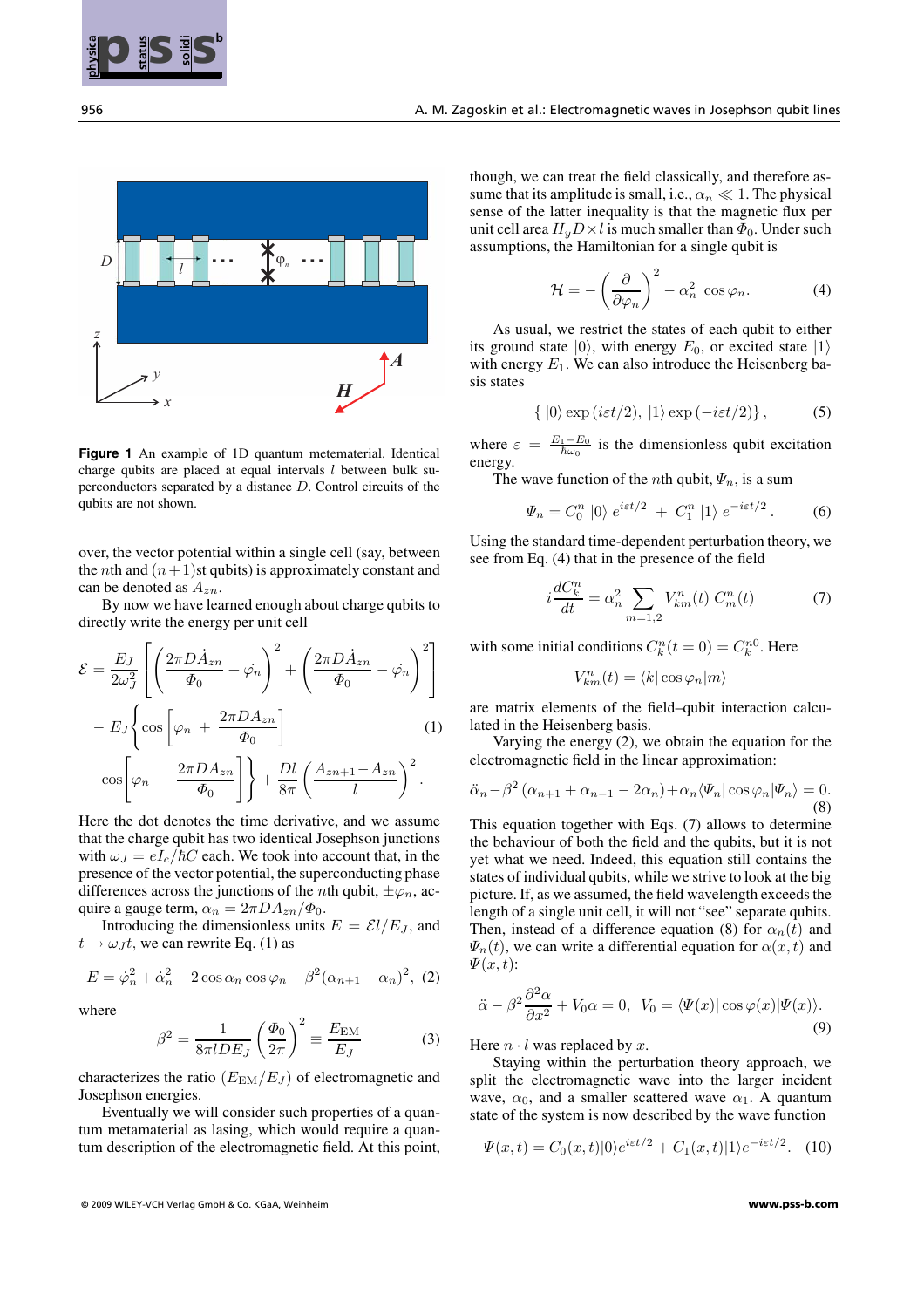In the unperturbed state the coefficients in this equation are  $C_i^0(x)$ . Splitting, in their turn, the coefficients  $C_i(x, t)$  into the unperturbed solution  $C_i^0(x)$  and a small perturbation  $C_i^1(x, t)$ ,  $|C_i^1| \ll 1$ , and using Eq. (7), we derive

$$
iC_0^1 = \int_0^t dt' \alpha_0^2 \left( V_{00} C_0^0 + V_{01} C_1^0 e^{-i\epsilon t'} \right)
$$
  
\n
$$
iC_1^1 = \int_0^t dt' \alpha_0^2 \left( V_{11} C_1^0 + V_{10}^* C_0^0 e^{i\epsilon t'} \right).
$$
 (11)

Here the matrix elements  $V_{ik} = \langle i| \cos \varphi |k \rangle$  are calculated using the unperturbed wave functions. Obviously  $V_{10}^*$  =  $V_{01}$ .

For the unperturbed EM wave  $\alpha_0$ , we obtain from Eq. (9) a usual-looking wave equation

$$
\ddot{\alpha}_0 - \beta^2 \frac{\partial^2 \alpha_0}{\partial x^2} + V_0 \alpha_0 = 0.
$$
 (12)

Nevertheless the specifics of a quantum metamaterial is hidden in the quantity  $(V_0)^{1/2}$ 

$$
V_0 = |C_0^0|^2 V_{00} + |C_1^0|^2 V_{11} + C_0^0 C_1^{0*} e^{i\varepsilon t} V_{10} + \text{h.c., (13)}
$$

which plays the role of the Josephson plasma frequency. Now we see directly that the "optics" of electromagnetic wave propagation through the system is determined by the quantum state and quantum dynamics of the qubits, *which are supposed to be under our direct control*.

Before proceeding, it is wise to check whether the various assumptions we made are consistent. To begin with, we completely neglected both dephasing and relaxation in qubits, and losses in the transmission line formed by the bulk superconductors. Of course, this only holds as long as the characteristic time scale of the effect we investigate is short enough. If use typical enough experimental data on charge qubits in a superconducting resonator [4], the dephasing rate of a qubit is  $\sim$  5 MHz, the photon loss rate from the resonator 0.57 MHz, while the Josephson energy (which provides the scale for the effects we are considering here) is  $\sim 6$  GHz, which is orders of magnitude higher. Therefore our assumptions hold water. Moreover, for this choice of parameters and sensible dimensions of the system  $D \sim l \sim 10 \mu m$  the parameter  $\beta \sim 30$ . Since  $\beta$  is the velocity in the dimensionless wave equation (12), i.e. the number of unit cells per wavelength, our second assumption, the one which allowed us to derive (12), is also valid.

Now we can safely consider some characteristic solutions of the above equations. For simplicity, we assume that  $\alpha_0$  is a standing wave,  $\alpha_0 = A \cos(\omega t) \cos[k(\omega)x]$ .

First, assume that *all* the qubits are initially in the ground state  $|0\rangle$ , i.e.,  $C_0^0 = 1$  and  $C_1^0 = 0$ . In this case  $V_0 = V_{00}$  and the dispersion law

$$
k(\omega) = \frac{1}{\beta} \sqrt{\omega^2 - V_{00}}.
$$
 (14)

Thus, the metamaterial is transparent for the waves with frequencies exceeding  $(V_{00})^{1/2}$ , which can be interpreted as the "ground state" plasma frequency of the medium. From Eq. (11) we obtain

$$
\frac{C_0^1(x,t)}{V_{00}} = -\frac{iA^2 \cos^2(kx)}{2} \left\{ t + \frac{\sin(2\omega t)}{2\omega} \right\}
$$

$$
\frac{C_1^1(x,t)}{V_{01}} = -\frac{A^2 \cos^2(kx)}{2} \left\{ \frac{e^{i\varepsilon t} - 1}{\varepsilon} \right\}
$$

$$
+ \frac{\varepsilon + e^{i\varepsilon t} \left[ 2i\omega \sin(2\omega t) - \varepsilon \cos(2\omega t) \right]}{4\omega^2 - \varepsilon^2} \right\}
$$
(15)

The initial disturbance of the wave function, in its turn, produces a disturbance  $\alpha_1$  in the propagating wave. For this perturbation, using Eq. (9), we derive

$$
\ddot{\alpha}_1 - \beta^2 \frac{\partial^2 \alpha_1}{\partial x^2} + V_{00} \alpha_1 + \Delta V_0 \alpha_0 = 0, \qquad (16)
$$

 $\Delta V_0$  being the perturbation of the field–qubit coupling. By means of Eqs. (15) we find

$$
\Delta V_0(t) = -|V_{01}|^2 A^2 \cos^2(kx)
$$

$$
\times \left\{ \frac{1}{\varepsilon} - \frac{2(2\omega^2 - \varepsilon^2)\cos(\varepsilon t) + \varepsilon^2 \cos(2\omega t)}{\varepsilon (4\omega^2 - \varepsilon^2)} \right\}.
$$
 (17)

We see that the electromagnetic wave is in resonance with the qubit line if its frequency is half the inter-level distance,  $\omega = \varepsilon/2$ . This is due to the term proportional to  $\alpha^2$  in the Hamiltonian (4). Obviously, this result does not hold near the resonance, since the condition  $|C_i^1| \ll 1$  is no longer valid.

An almost identical result is obtained if *all* qubits are initially in the excited state  $|1\rangle$ . We should only exchange  $0 \leftrightarrow 1$  and  $\varepsilon \leftrightarrow -\varepsilon$  in Eqs. (14)–(17), which leads to

$$
k(\omega) = \frac{1}{\beta} \sqrt{\omega^2 - V_{11}},\tag{18}
$$

$$
\frac{C_1^1(x,t)}{V_{11}} = -\frac{iA^2 \cos^2(kx)}{2} \left\{ t + \frac{\sin(2\omega t)}{2\omega} \right\}
$$

$$
\frac{C_0^1(x,t)}{V_{10}} = -\frac{A^2 \cos^2(kx)}{2} \left\{ \frac{1 - e^{-i\epsilon t}}{\varepsilon} \right\}
$$

$$
+ \frac{-\varepsilon + e^{-i\epsilon t} \left[ 2i\omega \sin(2\omega t) + \varepsilon \cos(2\omega t) \right]}{4\omega^2 - \varepsilon^2} \right\}.
$$
(19)

For the electromagnetic wave one gets

$$
\ddot{\alpha}_1 - \beta^2 \frac{\partial^2 \alpha_1}{\partial x^2} + V_{11} \alpha_1 + \Delta V_1 \alpha_0 = 0, \qquad (20)
$$

where

$$
\Delta V_1(t) = -\Delta V_0(t),
$$

and  $\Delta V_0(t)$  is given by Eq. (17).

There is, though, an important difference. If all qubits are initially in the state  $|1\rangle$ , the metamaterial is an *active medium*, with the complete population inversion. One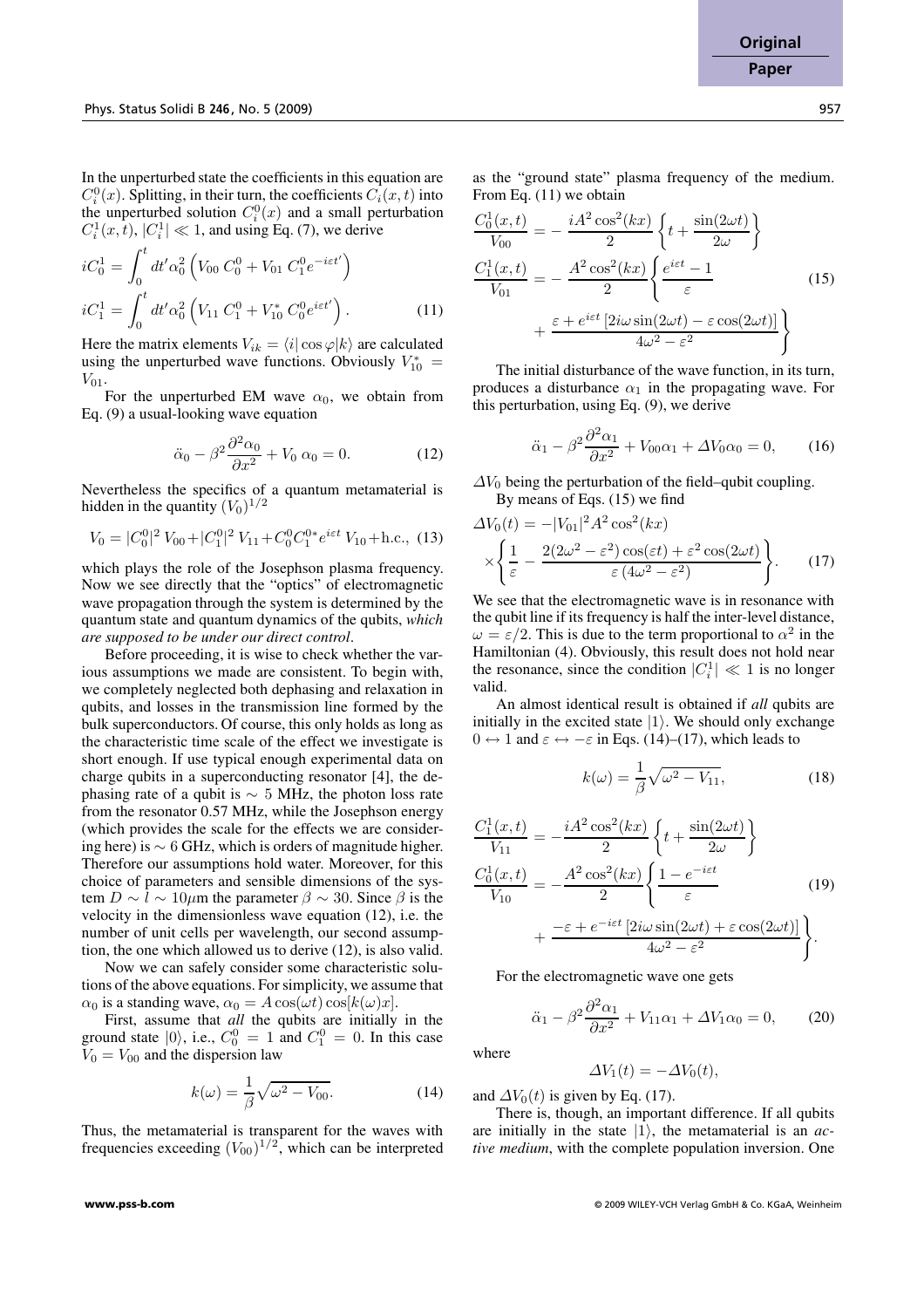should therefore expect a resonant amplification of the electromagnetic wave as it propagates along. However, our formulae predict  $\Delta V_1 \rightarrow 0$  at  $2\omega \rightarrow \varepsilon$  (and  $\Delta V_0 \rightarrow 0$  at  $2\omega \rightarrow \varepsilon$  as well). What is wrong?

Fortunately, the "paradox" only reflects the limitations of the first order perturbation approximation, where  $|C_i^0 + C_i^1|^2 = |C_i^0|^2$ . In other words, to first order, the qubit energy simply does not change. To describe the signal amplification, the higher order terms are essential. On the other hand, a proper description of such an effect – essentially, a lasing – anyway requires a quantum description of the electromagnetic field. We will deal with it later on.

Finally, let us prepare the qubits in a superposition state,  $C_0 = C_1 = 1/2$ . In this case all of them *'rotate'*, and the matrix element in Eq. (9) is now

$$
V_0(t) = \frac{1}{4} \left[ V_{00} + V_{11} + 2V_{01} \cos(\varepsilon t) \right].
$$
 (21)

If assume, for simplicity, that the frequency of the electromagnetic wave is high,  $\omega \gg \varepsilon$ , then its wave vector is a slowly oscillating function of time

$$
k(\omega, t) \approx \sqrt{\omega^2 - \frac{V_{00} + V_{11} + 2|V_{01}| \cos(\varepsilon t)}{4\beta^2}}
$$
 (22)

Therefore, if the wave frequency  $\omega$  is close to the threshold

$$
\omega_c = \sqrt{V_{00} + V_{11}}/2\beta,
$$

the metamaterial will alternate between transparent and reflecting state with a frequency  $\varepsilon$ , as the wave vector  $k(t)$ switches between real and imaginary values. In addition, it will generate electromagnetic waves with frequencies  $\varepsilon$ and  $\omega \pm \varepsilon$ .

The last example – a transparency which senses coherent transitions between the qubit states – gives us a taste of what new effects appear in a quantum metamaterial. This effect is due to the effective plasma frequency of the uniform medium being explicitly dependent on the quantum state of qubits, as can be seen from Eqs. (14,18,22).

Now let us look at a little more advanced arrangement – a *quantum metamaterial photonic crystal*. In a photonic crystal [5] a periodic modulation of the refractive constant (i.e., the light propagation vspeed) produces a frequency gap in the spectrum of electromagnetic wave, similar to the gap in the eletronic spectrum in a periodic lattice. It is therefore natural to expect the same if the qubits in our system are prepared in spatially periodic states. The question is, will there be anything else?

Suppose the qubits are in either  $|\gamma\rangle$  or  $|\delta\rangle$  state, with a spatial period  $2L$ . The wave then obeys the equation

$$
\ddot{\alpha} - \beta^2 \alpha_{xx} + V_{\gamma\gamma} \alpha = 0 \tag{23}
$$

$$
\ddot{\alpha} - \beta^2 \alpha_{xx} + V_{\delta \delta} \alpha = 0. \tag{24}
$$

© 2009 WILEY-VCH Verlag GmbH & Co. KGaA, Weinheim **www.pss-b.com**

or

The  $|\gamma\rangle$  or  $|\delta\rangle$  can be either stationary states (eigenstates of the qubit Hamiltonian), or their superpositions. In the latter case, the photonic crystal discussion makes sense only if the quantum beat frequency is small compared to the frequency of the propagating wave, that is,  $\varepsilon^2 \ll |V_{00}|$  and  $|V_{11}|.$ 

Following the usual band-theory approach for electrons in a crystal lattice [6], we seek the solution of Eq. (23,24) in the form of a Bloch wave  $\alpha(t, x) = u(x, k) \exp(ikx$  $i\omega t$ , where  $u(x, k)$  is a periodic function of x with the period  $2L$ , and the dimensionless wave vector  $k$  is in the first Brillouin zone,  $-\pi/L < k < \pi/L$ . Consider the *j*th elementary cell of our periodic structure: for  $x_i < x < x_j + L$ all the qubits are in state  $|\gamma\rangle$ , and for  $x_i + L < x < x_j + 2L$ in the state  $|\delta\rangle$ . In both regions, the solution  $\alpha(t, x)$  of Eq. (23,24) is a sum of exponential terms multiplied by constants  $C_i$ . Using the continuity of  $\alpha$  and  $\partial \alpha/\partial x$  at the boundaries of different regions and the periodicity of the Bloch functions  $u(x, k)$ , we obtain a set of homogeneous linear equations for  $C_j$ . The nontrivial solution of these equations exists only if the determinant of the set of equations is zero. Then, after straightforward algebra, we obtain the dispersion equation for the frequency  $\omega(k)$  in the form

$$
\cos(\kappa_{\gamma}L)\cos(\kappa_{\delta}L) - \frac{\kappa_{\gamma}^2 + \kappa_{\delta}^2}{2\kappa_{\gamma}\kappa_{\delta}}\sin(\kappa_{\gamma}L)\sin(\kappa_{\delta}L)
$$
  
=  $\cos(2kL)$ , (25)

where

$$
\kappa_{\gamma}^2 = \frac{\omega^2 - V_{\gamma\gamma}}{\beta^2}, \qquad \kappa_{\delta}^2 = \frac{\omega^2 - V_{\delta\delta}}{\beta^2}.
$$
 (26)

This equation predicts the spectrum  $\omega(k)$  with gaps if the difference between  $\kappa_{\gamma}$  and  $\kappa_{\delta}$  is large enough; that is,  $|\kappa_{\gamma}^2 |\kappa_{\delta}^2| \gtrsim 1$ , or

$$
|V_{\gamma\gamma} - V_{\delta\delta}| \gtrsim \beta^2. \tag{27}
$$

Thus, in order to form a photonic crystal in the qubit line, the Josephson energy  $E_J$  must be large compared to the magnetic energy or, according to Eq. (3),

$$
E_J \gg \frac{1}{8\pi} \left(\frac{\Phi_0}{\pi D l}\right)^2.
$$
 (28)

This condition is again consistent with our basic assumptions.

The gap in the photonic spectrum depends on the *externally controllable* quantum state of the qubits. We are therefore dealing with a *quantum photonic crystal*: Changing the microscopic quantum state of the qubits changes the macroscopic electromagnetic response of the system at will!

Suppose now that one or both of the qubit states are not the eigenstates  $|0\rangle$  or  $|1\rangle$ . The system then would exhibit *quantum beats* between the two. E.g., let  $|\gamma\rangle = |0\rangle$  and

$$
|\delta\rangle = \left\{ |0\rangle e^{i\varepsilon t} + |1\rangle e^{-i\varepsilon t} \right\} / 2.
$$

**physica pss status solidi**

**b**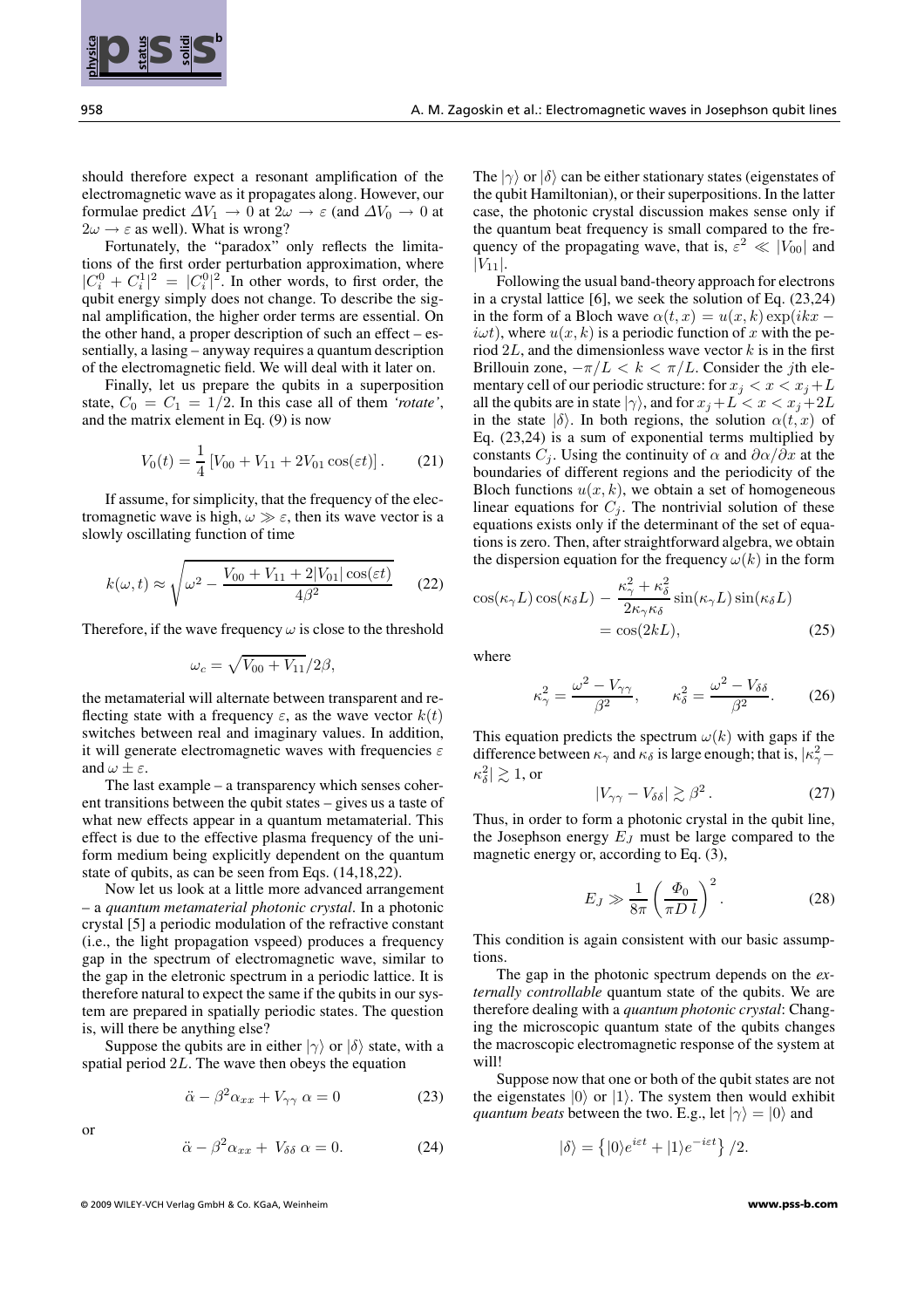



 $n-1$  |  $n$  |  $n+1$ 

n-1

**Figure 2** Breathing photonic crystal: contour curves of the wave vector k as a function of  $\omega$  and  $\varepsilon t$  in the situation described by Eq. (29). The parameters used here are  $V_{00} = V_{01} = 1, V_{11} = 2$ (units of the qubit Josephson energy  $E_J$ ),  $\beta = 0.5$ ,  $L = 2$ . The time-dependent gaps in the spectrum are clearly seen.

Then  $V_{\gamma\gamma} = V_{00}$  and

$$
V_{\delta\delta}(t) = [V_{00} + V_{11} + 2V_{01} \cos(\varepsilon t)]/4.
$$

We see that the photonic crystal arises if any of the matrix elements is of the order of unity. The frequency gap is modulated by the value of  $V_{01}/2$  with the period  $\Delta t = 2\pi/\varepsilon$ . If  $V_{01} \sim 1$ , then the modulation is significant. If

$$
|\gamma\rangle=\left\{|0\rangle e^{i\varepsilon t}-|1\rangle e^{-i\varepsilon t}\right\}/2
$$

and

$$
|\delta\rangle = \left\{|0\rangle e^{i\varepsilon t} + |1\rangle e^{-i\varepsilon t}\right\}/2,
$$

then

$$
V_{\gamma\gamma}(t) = [V_{00} + V_{11} - 2V_{01} \cos(\varepsilon t)]/4,
$$
  
\n
$$
V_{\delta\delta}(t) = [V_{00} + V_{11} + 2V_{01} \cos(\varepsilon t)]/4.
$$
\n(29)

If  $V_{01} \sim 1$ , we obtain the gap which is strongly modulated in time from zero, at  $t = (2n + 1)\pi/2\varepsilon$ , to its maximum value, when  $t = n\pi/\varepsilon$  (here *n* is an integer). This is a *"breathing"* photonic crystal (Fig. 2).

Is it possible to replace charge qubits with flux qubits? One can see no reason why not, but the equations are slightly different. Consider a set of flux qubits inductively coupled to a transmission line (i.e., placed inside a strup line resonator). It is convenient to represent such a system using the approximation of lumped elements (Fig. 3). Following the approach of Ref. [7], we assign to each node a flux variable  $\varphi_n$ , such that, e.g., the current between the

**Figure 3** Flux qubits in a resonator: Representation with lumped circuit elements. The length of a single section is  $d$ , its selfinductance  $L$ , and capacitance  $C$ . The phase velocity in the unperturbed line is thus  $s = d\Omega$ , where  $\Omega^2 = 1/LC$ .

nodes n and  $n + 1$  is given by  $(\varphi_{n+1} - \varphi_n)/L$ , L being the self-inductance of the section between the nodes. The coupling to the qubits takes place due to the fluxes  $\phi_n = M \langle \hat{I}_p \rangle$  sent by the *n*-th qubit through the corresponding section of the line,  $M$  being their mutual inductance, and  $I_p$  the persistent current operator in the qubit loop. (We could easily include the direct qubit–qubit interaction and take into account the inhomogeneity of the structure, but these are not important for the current consideration). It is straightforward now to write the equations of motion for the (classical) field in the line,

$$
\ddot{\varphi}_n + \Omega^2 (2\varphi_n - \varphi_{n+1} - \varphi_n) = \Omega^2 (\phi_n - \phi_{n-1}).
$$
 (30)

In the continuous limit, this equation becomes

$$
\ddot{\varphi}(x,t) - s^2 \frac{\partial^2 \varphi(x,t)}{\partial x^2} = s \Omega \frac{\partial \phi(x,t)}{\partial x}.
$$
 (31)

the qubit wave function, Eq. (6), determines the right-hand side via

$$
\phi(x,t) = MI_0 \langle \Psi(x,t) | \hat{\sigma}_z | \Psi(x,t) \rangle.
$$
 (32)

This equation will be completed by Eqs. (7) for  $\Psi(x, t)$ , but with a different set of  $V_{km}$ . Note that unlike Eq. (9) for charge qubits, the unperturbed spectrum of Eq. (31) is gapless.

What conclusions can we make from the above results? An extended structure built of qubits behaves with respect to the propagation of a *classical* electromagnetic wave in a way, which reveals quantum coherence of its constituting elements. Not only one can tweak the parameters of this medium by changing the qubit states – this is, arguably, no different from controlling parameters in a classical transmission line. Of more fundamental importance is the result that the classical field propagation through a quantum